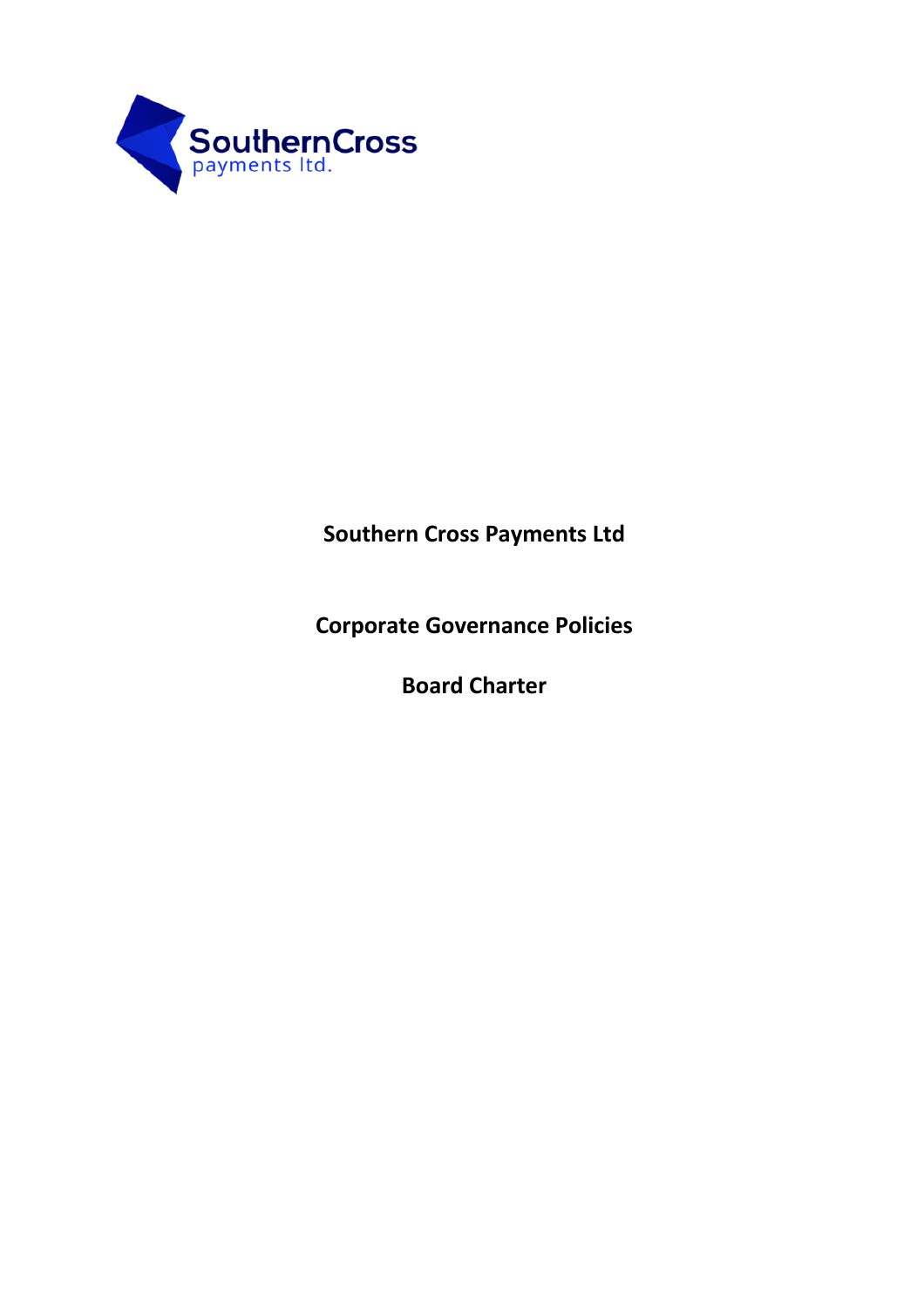# **1. Board Charter**

# **1.1 Role of the Board**

The Board of Directors is responsible for guiding and monitoring Southern Cross Payments Ltd (the **Company**) on behalf of shareholders by whom they are elected and to whom they are accountable.

The Board is responsible for, and has the authority to determine all matters relating to the strategic direction, policies, practices, governance, establishing goals for management and the operation of the Company.

The monitoring and ultimate control of the business of the Company is vested in the Board. The Board's primary responsibility is to oversee the Company's business activities, governance and management for the benefit of the Company's shareholders. The specific responsibilities of the Board include:

- (a) demonstrating leadership;
- (b) approving the entity's statement of values and code of conduct to underpin the desired culture within the entity;
- (c) appointing the chair of the Board;
- (d) appointment, evaluation, rewarding and if necessary the removal of the Managing Director, Executive Chair (or equivalent), the Company Secretary and senior management personnel;
- (e) ratifying the appointment, and where appropriate, the removal, of senior executives;
- (f) in conjunction with members of the senior management team, develop corporate objectives, strategies and operations plans and approve and appropriately monitor plans, new investments, major capital and operating expenditures, use of capital, acquisitions, divestitures and major funding activities;
- (g) overseeing management in its implementation of the entity's strategic objectives, instilling of the entity's values and performance generally;
- (h) establishing appropriate levels of delegation to the executive Directors to allow them to manage the business efficiently;
- (i) monitoring actual performance against planned performance expectations and reviewing operating information at a requisite level, to understand at all times the financial and operating conditions of the Company, including the reviewing and approving of annual budgets;
- (j) monitoring the performance of senior management, including the implementation of strategy, and ensuring appropriate resources are available to them;
- (k) satisfying itself that the entity has in place an appropriate risk management framework (for both financial and non-financial risks) and setting the risk appetite within which the board expects management to operate;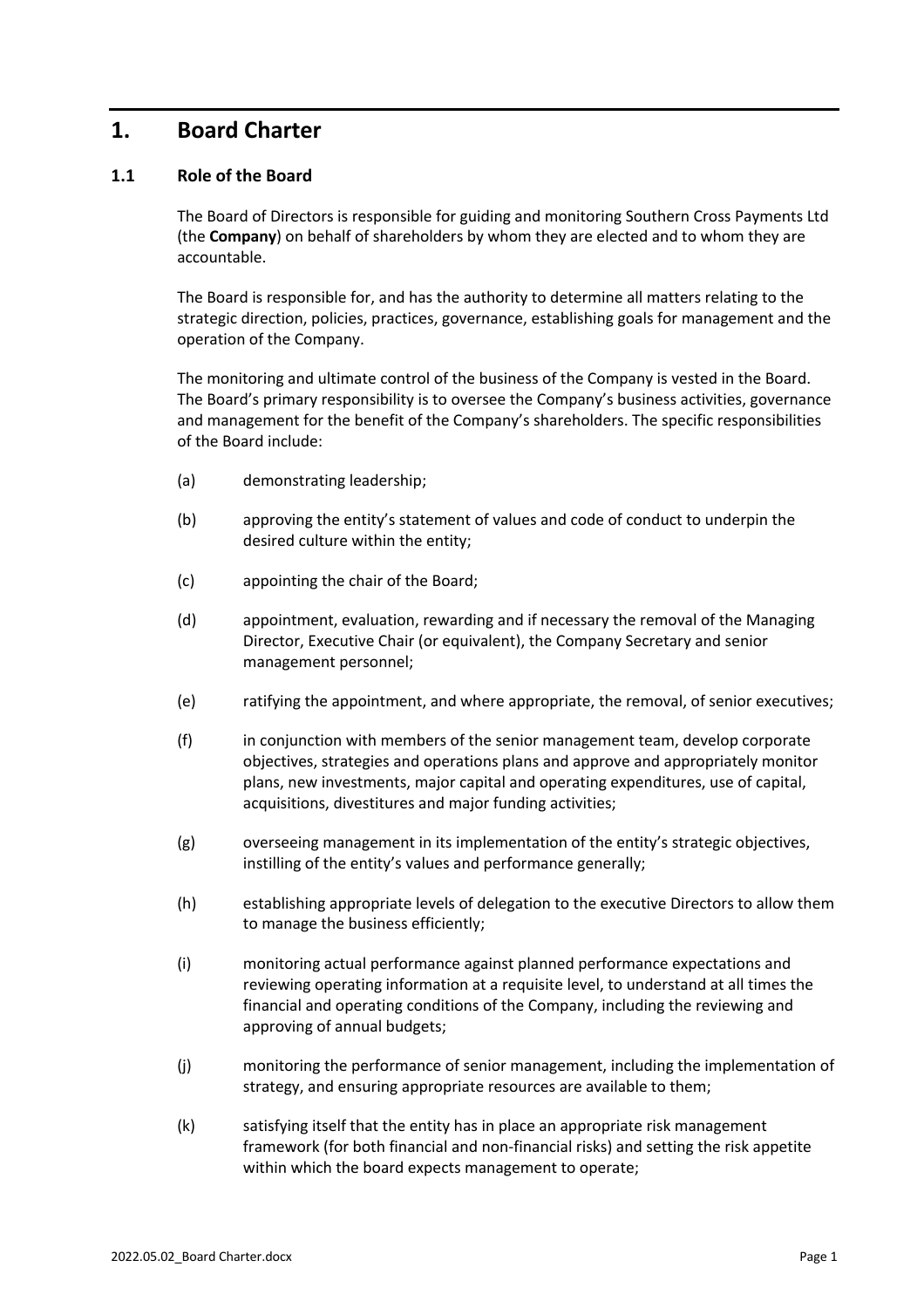- (l) identifying areas of significant business risk and ensure that the Company is appropriately positioned to manage those risks;
- (m) satisfying itself that an appropriate framework exists for relevant information to be reported by management to the board;
- (n) whenever required, challenging management and holding it to account;
- (o) satisfying itself that the entity's remuneration policies are aligned with the entity's purpose, values, strategic objectives and risk appetite; and
- (p) monitoring the effectiveness of the entity's governance practices;
- (q) satisfying itself that the financial statements of the Company fairly and accurately set out the financial position and financial performance of the Company for the period under review;
- (r) satisfying itself that there are appropriate reporting systems and controls in place to assure the Board that proper operational, financial, compliance, and internal control processes are in place and functioning appropriately;
- (s) ensuring that appropriate internal and external audit arrangements are in place and operating effectively;
- (t) having a framework in place to help ensure that the Company acts legally and responsibly on all matters consistent with the code of conduct; and
- (u) overseeing the Company's process for making timely and balanced disclosures of all material information concerning the Company, that a reasonable person would expect to have a material effect on the price or value of the Company's securities.
- (v) Carry out the duties of the nominations committee, until such time as a separate committee is established, including :
	- (i) board succession planning;
	- (ii) induction and where required or needed, continuing professional development programs for directors;
	- (iii) the development and implementation of a process for evaluating the performance of the board, its committees and directors;
	- (iv) the process for recruiting a new director, including evaluating the balance of skills, knowledge, experience, independence and diversity on the board and, in the light of this evaluation, preparing a description of the role and capabilities required for a particular appointment;
	- (v) the appointment and re-election of directors; and
	- (vi) ensuring there are plans in place to manage the succession of the Managing Director, Executive Chair or equivalent, as well as other senior executives

While at all times the Board retains full responsibility for guiding and monitoring the Company, in discharging its stewardship it may make use of committees. The Board has established the following committees;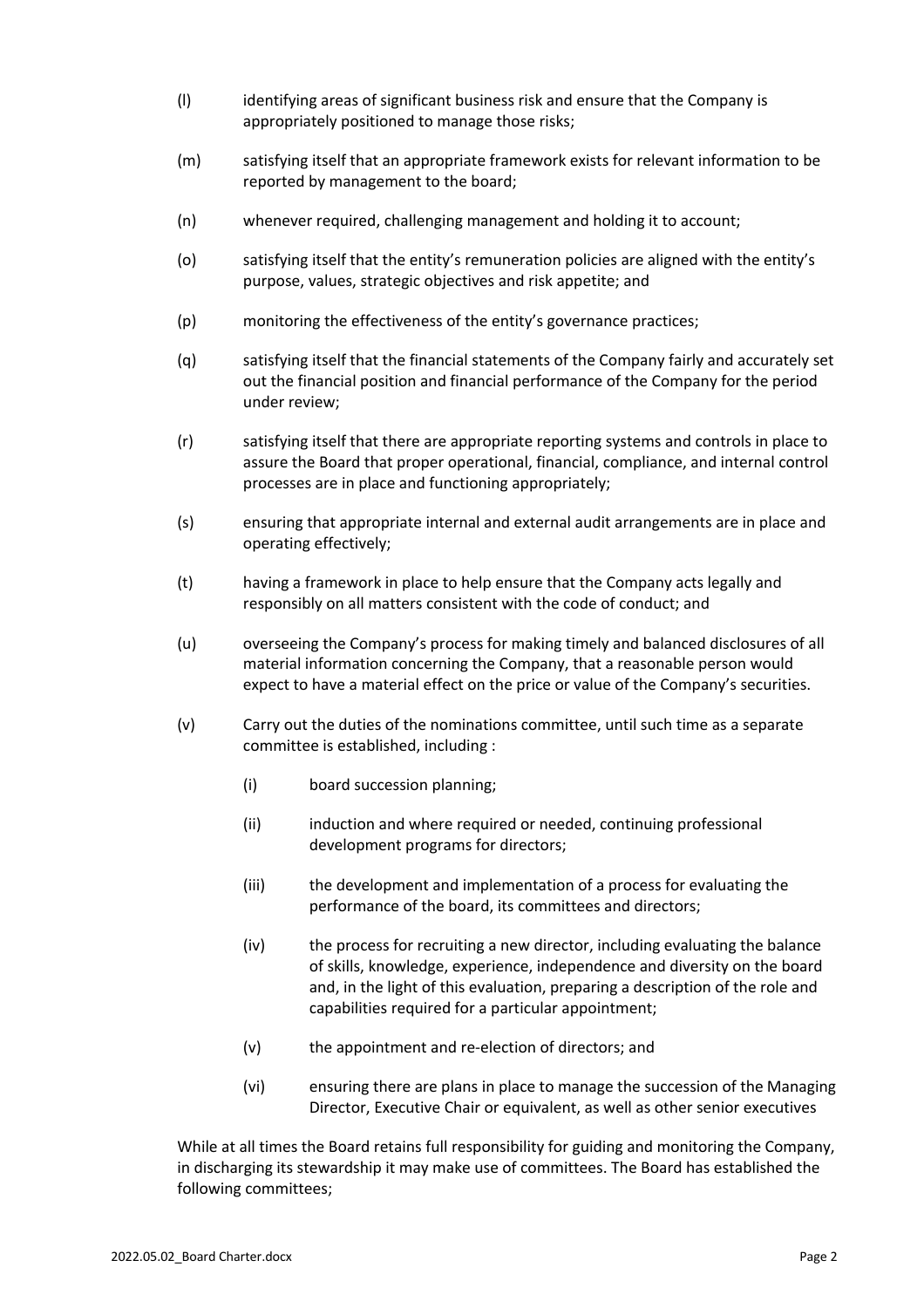- (a) Audit Committee;
- (b) Risk Committee; and
- (c) Remuneration Committee,

Until such time as the Board determines that it is appropriate to establish a separate committee, the function of the

(d) Nomination Committee

as set out in this Charter will be performed by the Board.

Each Director has the right to seek independent professional advice on matters relating to his position as a Director of the Company at the Company's expense, subject to the prior approval of the Chair, which shall not be unreasonably withheld.

In the event of a conflict of interest or where a potential conflict of interest may arise, involved Directors will, unless the remaining Directors resolve otherwise, withdraw from deliberations concerning the matter.

In accordance with the constitution of the Company, directors (other than the Managing Director, Executive Chair or equivalent) must offer themselves for re-election by shareholders at least every 3 years. The constitution does not specify a maximum term for which a Director may hold office.

The Board may not delegate its overall responsibility for the matters listed above. However, the responsibility for the day-to-day operation and administration of the Company may be delegated by the Board to the Managing Director, Executive Chair or equivalent. The Board will ensure that the Managing Director, Executive Chair or equivalent and the management team is appropriately qualified and experienced to discharge their responsibilities and has in place procedures to assess the performance of the Managing Director, Executive Chair or equivalent and executive Directors.

While there is a clear division between the responsibilities of the Board and management, the Board is responsible for ensuring that management's objectives and activities are aligned with the expectations and risks identified by the Board. The Board has a number of mechanisms in place to ensure this is achieved including:

- (a) Board approval and monitoring of a strategic plan;
- (b) approval of annual and semi-annual budgets and monitoring actual performance against budget; and
- (c) procedures are in place to incorporate presentations at each Board meeting by financial, operations and marketing management, as appropriate.

## **1.2 Independent Directors**

A director of the Company should only be characterised and described as an independent director if he or she is free of any interest, position or relationship that might influence, or reasonably be perceived to influence, in a material respect their capacity to bring an independent judgement to bear on issues before the board and to act in the best interests of the entity as a whole rather than in the interests of an individual security holder or other party. The Board has accepted the following definition of an Independent Director: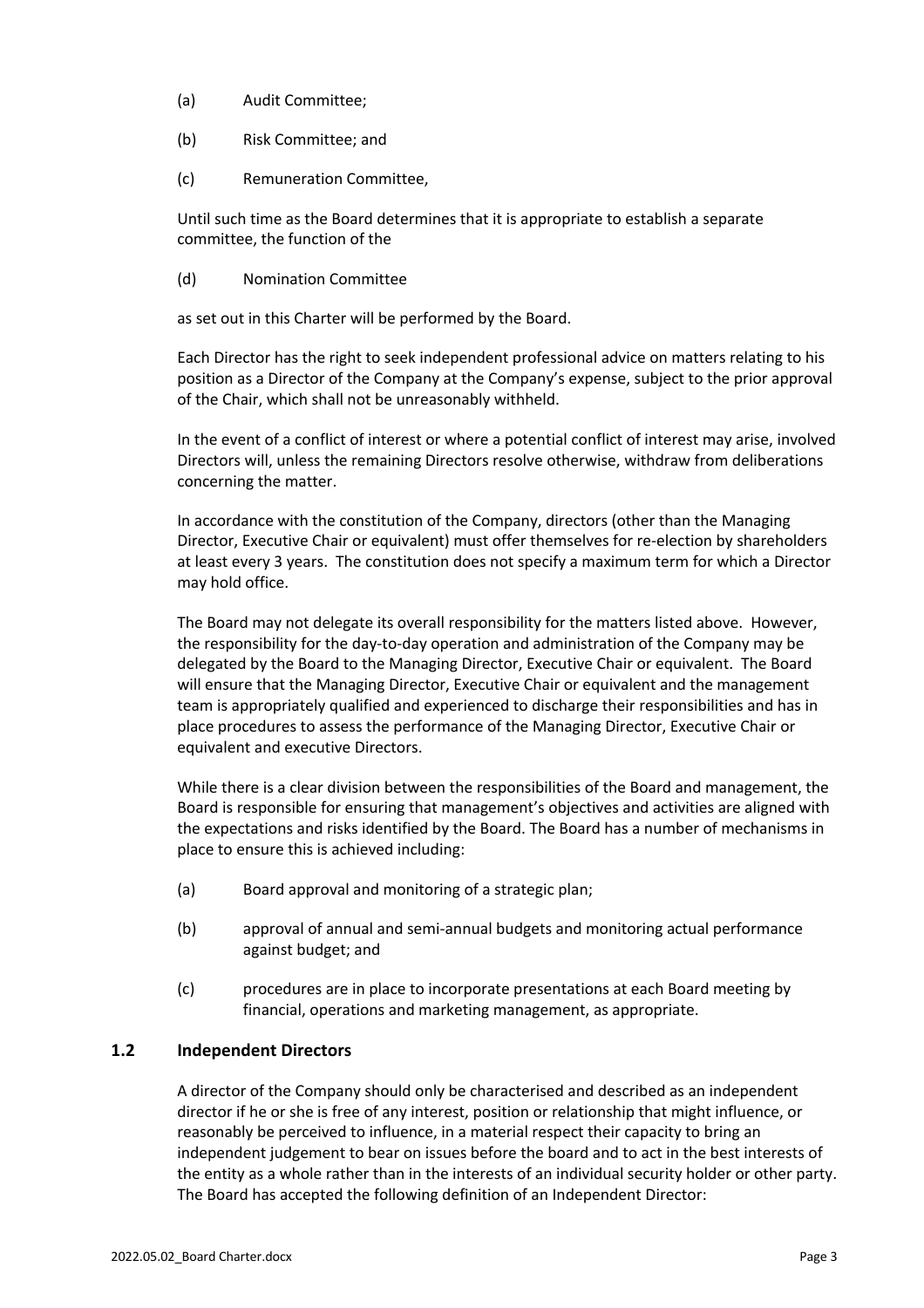An Independent Director is a Director who is not a member of management, is a non-executive Director and who;

- (a) is not, and has not within the last three years, been employed in an executive capacity by the Company or another group member, and there has been a period of at least three years between ceasing such employment and serving on the Board;
- (b) is not, and has not within the last three years been, a principal of a material professional adviser or a material consultant to the Company or another group member, or an employee materially associated with the service provided;
- (c) is not, and has not within the last three years, a material supplier or customer of the Company or another group member, or an officer of or otherwise associated directly or indirectly with a material supplier or customer;
- (d) is not a substantial shareholder of the Company or an officer of, or otherwise associated directly with, a substantial shareholder of the Company;
- (e) has no material contractual relationship with the Company or another group member other than as a Director of the Company;
- (f) has no close family ties with any person who fall within any of the categories described above; or
- (g) has been a Director of the entity for such a period that his or her independence may have been compromised.

If a Director's independent status changes, this should be disclosed to the market in a timely manner.

## **1.3 Role of the Chair**

The Chair or Executive Chair is responsible for the leadership of the Board, for the efficient organisation and conduct of the Board's functioning and for the briefing of all Directors in relation to issues arising at Board meetings. The Chair is also responsible for overall shareholder communication, chairing shareholder meetings, arranging Board performance evaluation, and presides over meetings of the Board. The Chair is responsible for leading and managing the Board in the discharge of its duties.

The Chair should facilitate the effective contribution of all Directors and promote constructive and respectful relations between directors and between the Board and management.

Any other position which the Chair may hold either within, or outside, the Company should not hinder the effective performance of the Chair in carrying out their role as Chair of the Company.

#### **1.4 Role of the Managing Director, Executive Chair or equivalent**

The roles of the Chair and Managing Director should not be combined except in particular circumstances, in particular where the size of the company necessitates the combining of the roles and is approved by the Board and the role of Executive Chair is created.

The Managing Directors, Executive Chair or equivalent roles duties are to:

(a) have the overall responsibility for running the affairs of the Company under delegated authority from the Board including undertaking and assessing risk